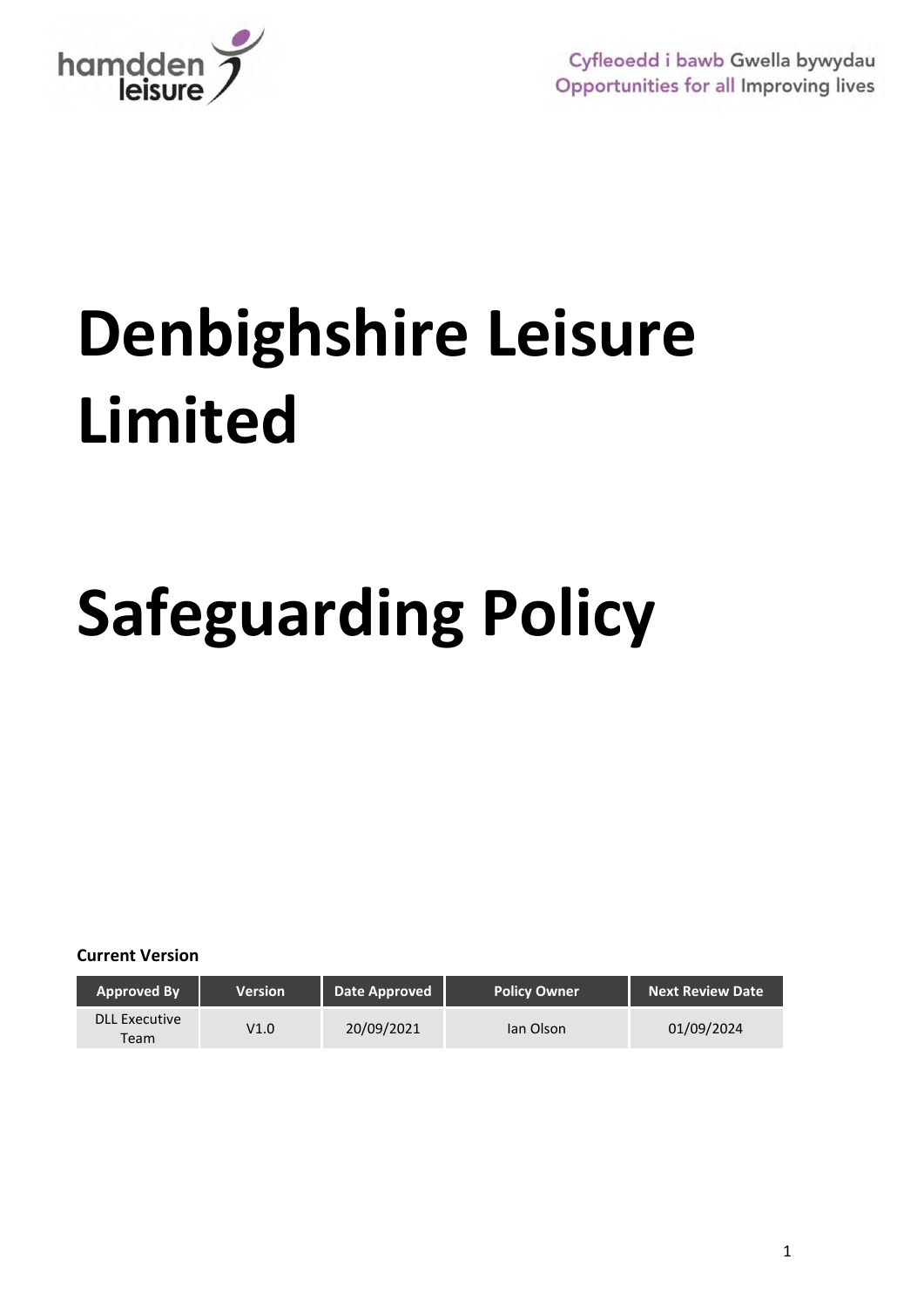

#### **Version Control**

| <b>Approved By</b>           | Date Approved | <b>Version</b> | Amendments in Subsequent Version           |
|------------------------------|---------------|----------------|--------------------------------------------|
| <b>DLL Executive</b><br>Team | 20/09/2021    | V1.0           | Draft document accepted without amendment. |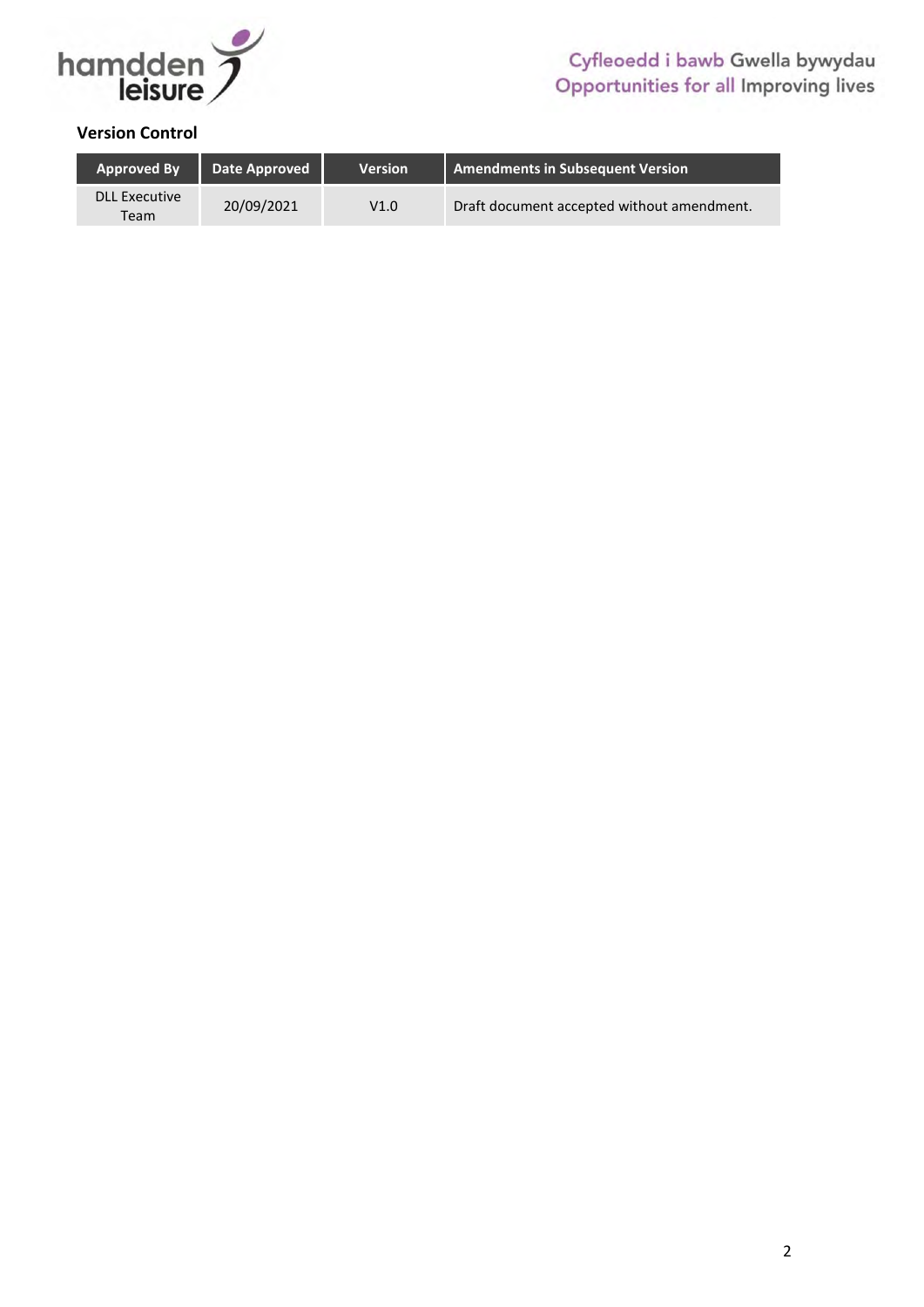

## **Contents**

| <b>Section</b>          | <b>Item</b>                                                                                | Page           |
|-------------------------|--------------------------------------------------------------------------------------------|----------------|
| $\mathbf{1}$            | <b>Introduction</b>                                                                        | 4              |
| $\overline{2}$          | <b>Safeguarding</b>                                                                        | 5              |
| $\overline{\mathbf{3}}$ | <b>Purpose</b>                                                                             | 5              |
| 4                       | <b>Designated Safeguarding Manager &amp; Safeguarding and</b><br><b>Volunteering Group</b> | 6              |
| 5                       | <b>Concerns</b>                                                                            | $\overline{7}$ |
| 6                       | <b>Process</b>                                                                             | 8              |
| $\overline{7}$          | <b>Responsibility of Managing Director</b>                                                 | 9              |
| 8                       | <b>Responsibility of Senior Managers</b>                                                   | 9              |
| 9                       | <b>Responsibility of staff</b>                                                             | 9              |
| 10                      | <b>Organisations using our facilities</b>                                                  | 10             |
| 11                      | <b>Contractors</b>                                                                         | 10             |
| 12                      | <b>Safeguarding Training</b>                                                               | 11             |
| 13                      | <b>Safer Recruitment</b>                                                                   | 12             |
| 14                      | <b>Compliance of staff</b>                                                                 | 13             |
| 15                      | <b>Reporting, Monitoring and Reviewing</b>                                                 | 13             |
| 16                      | <b>Further Detailed Guidance</b>                                                           | 14             |
| 17                      | <b>DLL Safeguarding Referral process</b>                                                   | 15             |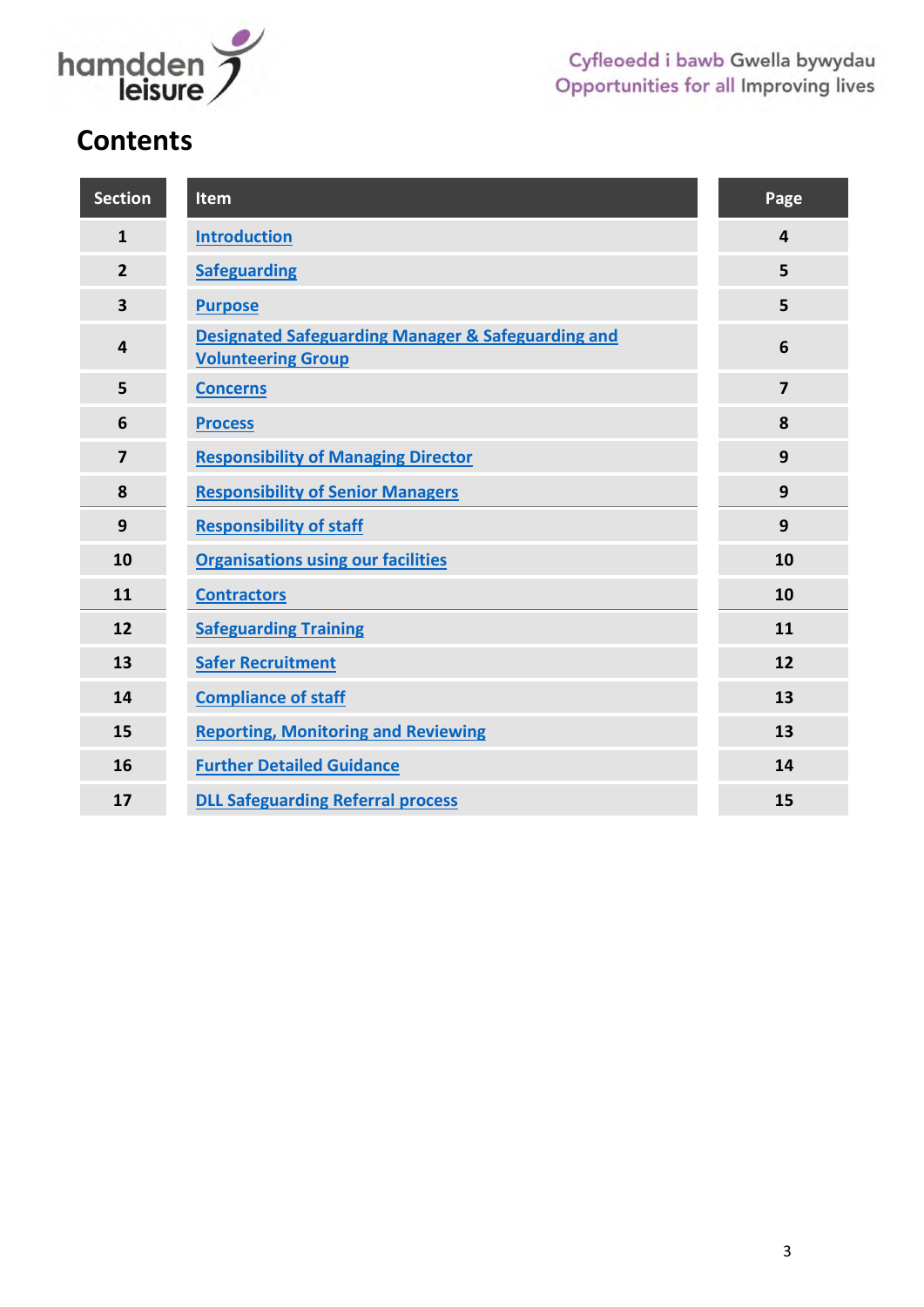

## <span id="page-3-0"></span>**1 Introduction**

- 1.1 Denbighshire Leisure Ltd recognises its obligations to safeguard children and adults, and takes the work extremely seriously.
- 1.2 Safeguarding is everyone's business and all Denbighshire Leisure employees are required to work in accordance with the organisation's Safeguarding policies and procedures. All staff have a duty to report any concerns which may be noted during the course of their duties and are asked to be alert to the signs of exploitation and abuse.

#### 1.3 **The three pillars of Denbighshire Leisure Ltd:**

#### - **Our Community**

Within the wider Denbighshire area, our teams work with a network of smaller communities consisting of customers, sports clubs, local groups and residents. We place these communities at the heart of everything we do.

#### - **Our People**

We believe that our staff are a vital element of Denbighshire Leisure's success. We value the skills and experience each individual brings to their role and although the Company offers a diverse range of services, our teams all have the same qualities in common – they are passionate and driven, with a culture of high performance and a reputation for excellent customer service.

#### - **Our Business**

<span id="page-3-1"></span>Denbighshire Leisure Ltd is a new Company, built from a history of high performance and innovative practice. Over recent years, as a service within Denbighshire County Council, we have built lasting and mutually beneficial relationships with a number of partner organisations. We are looking forward to the continued success of these established partnerships, whilst also developing new and exciting ventures. Within all of our relationships, we are committed to acting with integrity, transparency and courtesy.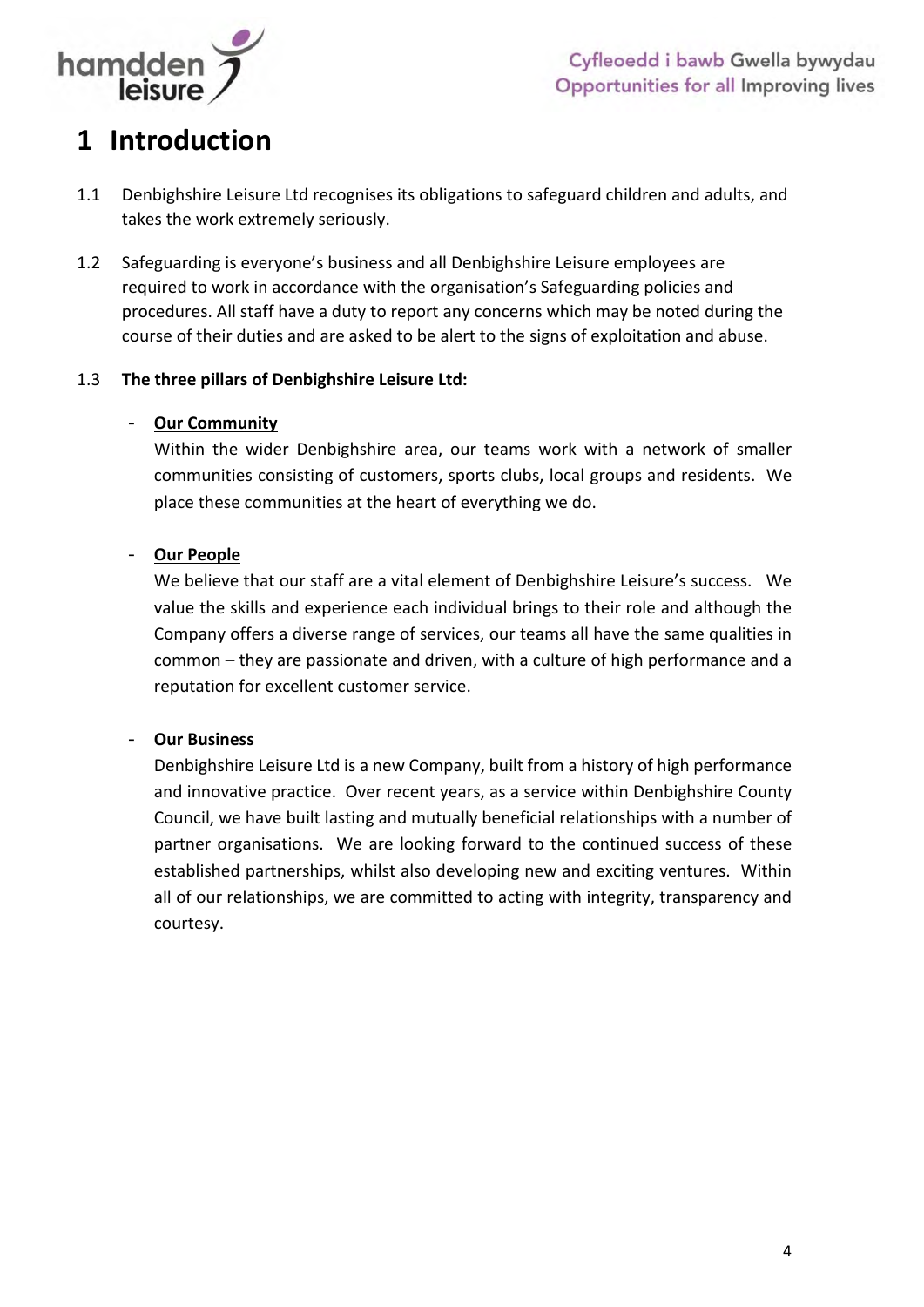

## **2 Safeguarding**

- 2.1 "Safeguarding" is a wider concept than the protection of children and adults and deals with the promoting of:
	- physical, emotional and mental health;
	- protection from harm and neglect;
	- education, training and leisure;
	- contribution to society;
	- social and economic well-being.

## <span id="page-4-0"></span>**3 Purpose**

- 3.1 The purpose of this document is to ensure Denbighshire Leisure Limited has in place sufficient guidance and information to make staff aware of safeguarding responsibilities in their own area of work and the process for reporting of any potential safeguarding issues in compliance with the Company's Policy and Guidelines and Procedures for Safeguarding both Children and Adults.
- <span id="page-4-1"></span>3.2 Safeguarding Children, Young People and Adults at Risk is a key priority for Denbighshire Leisure Limited, and to support this a Safeguarding and Volunteering Group has been established to manage safeguarding risk and compliance on behalf of the Company's Managing Director. The group will plan, implement, monitor, review and improve safeguarding arrangements across Denbighshire Leisure.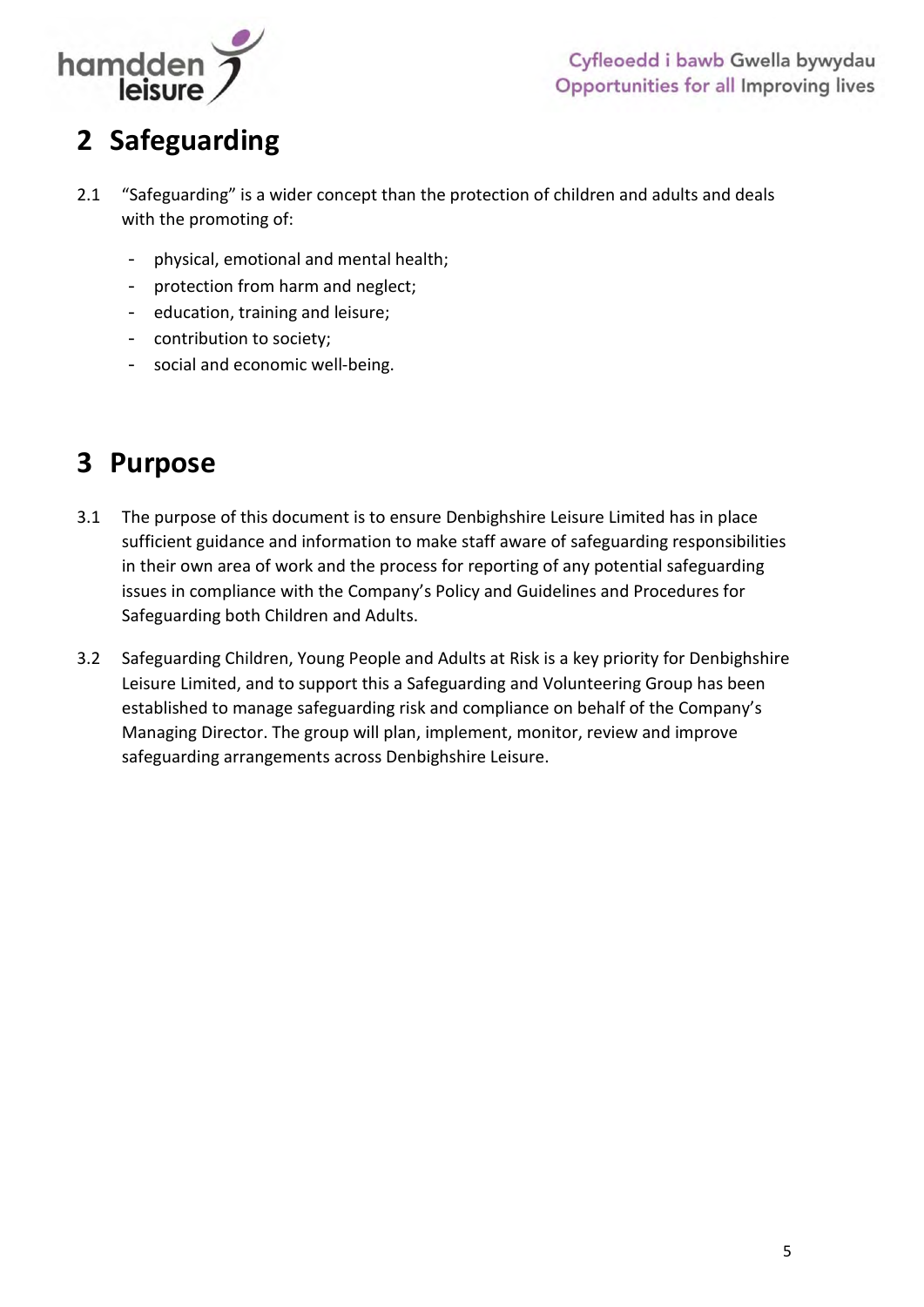

## **4 Designated Safeguarding Manager & Safeguarding and Volunteering Group**

- 4.1 The company is required to have a designated manager for dealing with Safeguarding issue and concerns. The manager will act as a key source of advice and support for staff within the company for all safeguarding matters.
- 4.2 In addition to this the service has Designated Service Safeguarding Representatives for Denbighshire Leisure Limited. These form part of the DLL Safeguarding and Volunteering Group – and are noted below:

| <b>Name</b>           | Role                                         | <b>Title</b>                                                                        | <b>Phone Number</b> |
|-----------------------|----------------------------------------------|-------------------------------------------------------------------------------------|---------------------|
| Ian Olson             | Chair and Designated<br>Safeguarding Manager | Commercial Manager-<br>Leisure Contracts, Facilities<br>and Attractions - Cluster 1 | 01824 712375        |
| Sian Bennett          | Deputy Chair                                 | <b>Head of Active Communities</b>                                                   | 01824 712710        |
| Andy<br>Moreland      |                                              | Head of Governance &<br><b>Business Support</b>                                     | 01824 706724        |
| Marian Harvey         |                                              | <b>Business Support &amp;</b><br><b>Administration Manager</b>                      | 01824 712706        |
| Daniel<br>Roebuck     |                                              | <b>Assistant Leisure Officer</b>                                                    | 01824 706478        |
| Gareth Owen           |                                              | <b>Assistant Leisure Officer</b>                                                    | 01824712307         |
| <b>Hollie Collins</b> |                                              | <b>Community Leadership</b><br>Manager                                              | 01824 712709        |
| Dafydd<br>Howatson    |                                              | Group Food & Beverage<br><b>Operations Manager</b>                                  | 01824 706672        |
| <b>Sian Davies</b>    |                                              | <b>County Events Manager</b>                                                        | 01824 706651        |
| <b>Bob Howatson</b>   |                                              | <b>Facilities Manager</b>                                                           | 01824 708231        |
| <b>Leah Thomas</b>    |                                              | Welsh Language PR,<br><b>Communications &amp; Media</b><br>Officer                  | 01824 712705        |
| Felicity<br>Chandler  |                                              | Business Support Manager -<br>Our People                                            | 01824 706194        |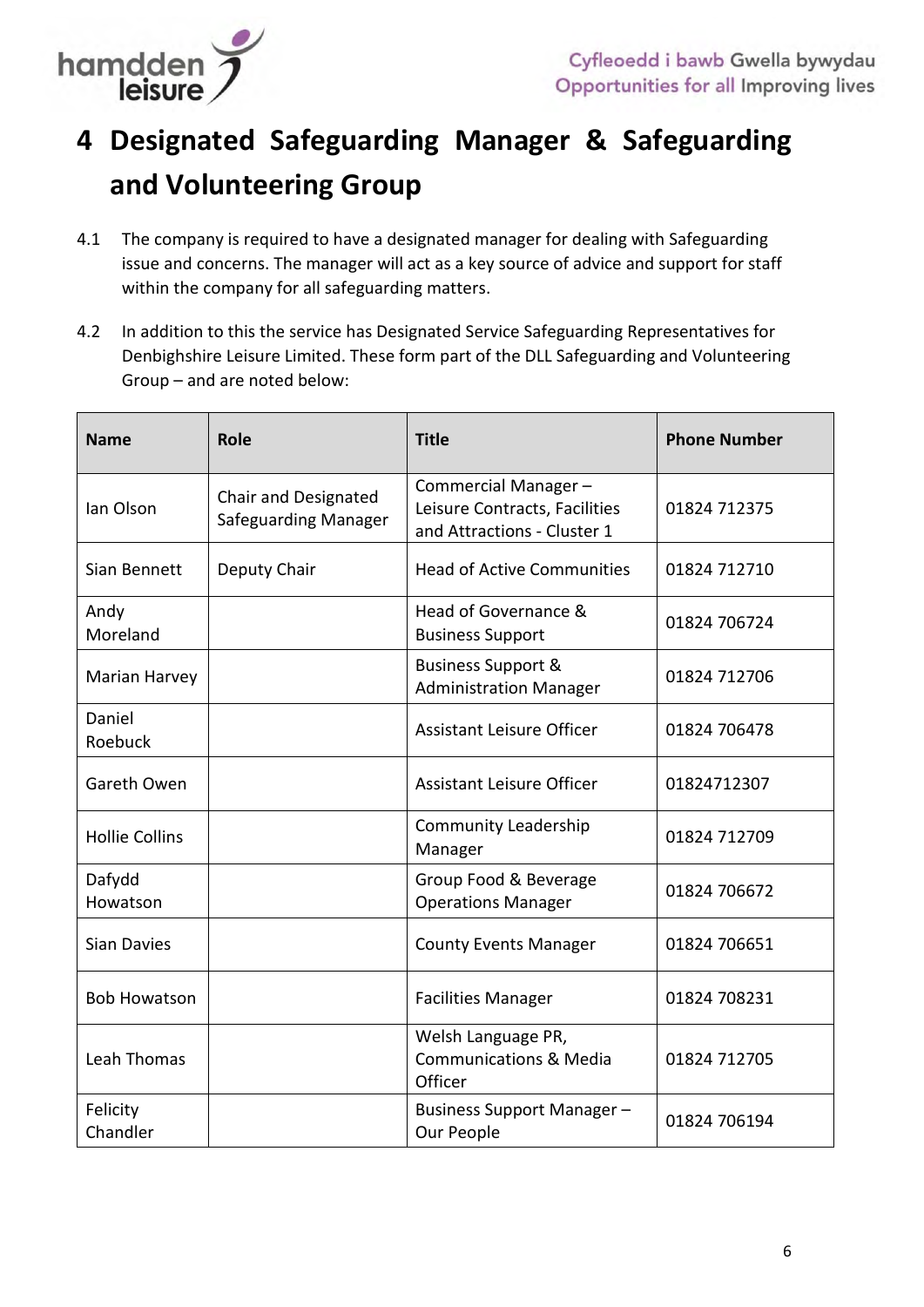

## <span id="page-6-0"></span>**5 Concerns**

- 5.1 Any staff member who has a general concern should discuss this with their line manager in the first instance who will then contact the designated safeguarding representative for their service.
- 5.2 Concerns about School Pupils/School Staff during school time, staff should contact the Designated Safeguarding Manager who will contact the Designated School Safeguarding Manager.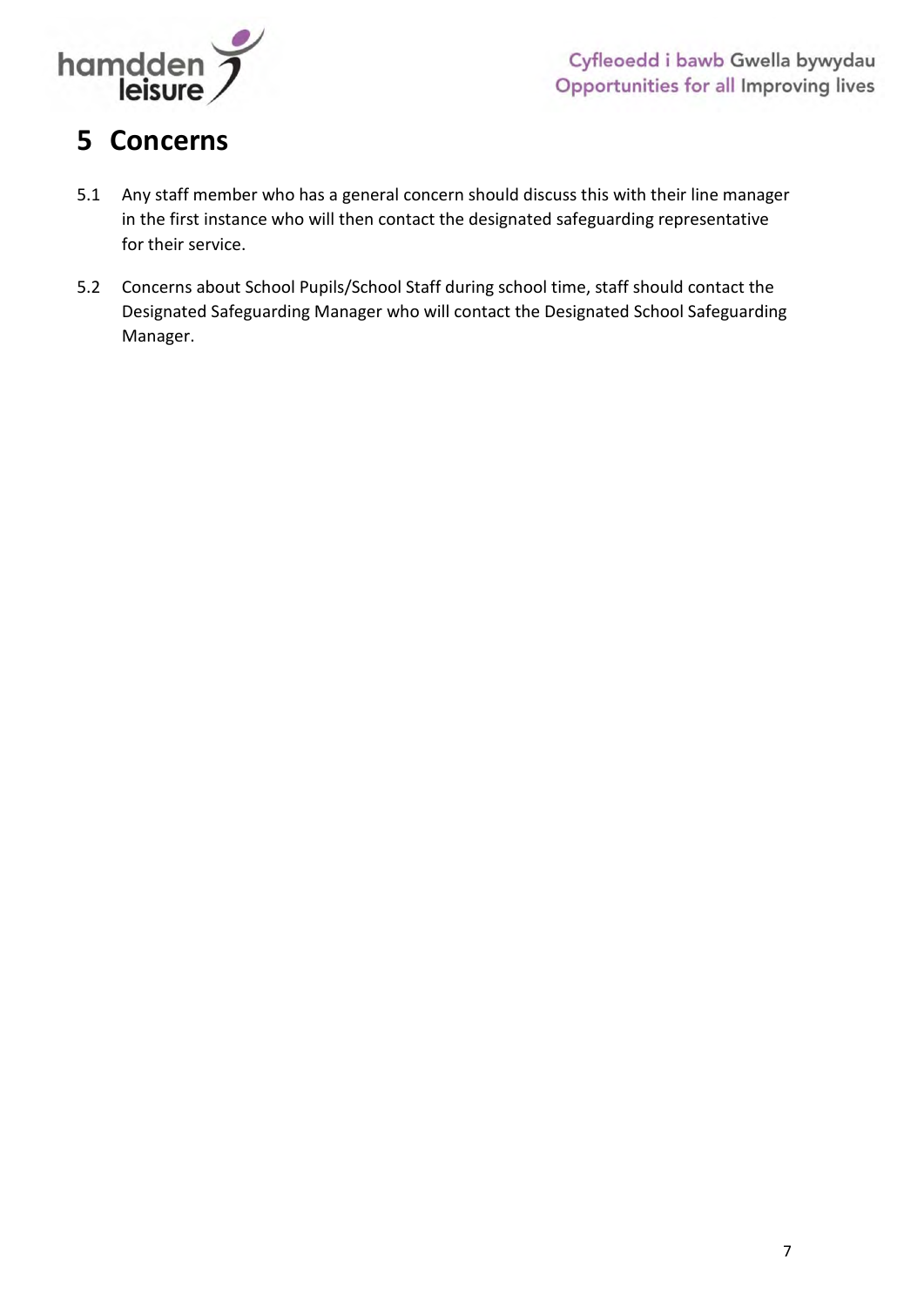

### **6 Process**

#### 6.1 **Concerns Raised – Monitor**

- 6.1.1 Contact your Denbighshire Leisure Safeguarding Representative
- 6.1.2 Safeguarding Representative discusses with Designated Safeguarding Manager
- 6.1.3 Concerns logged on a Personal Involvement Record form

#### 6.2 **Concerns Raised – Refer**

- 6.2.1 Safeguarding Representative discusses with Designated Safeguarding Manager
- 6.2.2 Logged via DLL Safeguarding Refer Process (see below)

#### 6.3 **Immediate Disclosure Referral:**

- 6.3.1 Any member of staff with reportable or immediate concerns regarding the safety of an individual, or the behaviour of a colleague towards children or an adult should contact the appropriate services immediately, if staff are unsure of what they should do, then they should contact a Denbighshire Leisure Safeguarding representative who can advise.
- 6.3.2 If appropriate they will then escalate this to a Denbighshire Leisure Designated Safeguarding Manager, and if they are unavailable, then the matter must be referred to SPOA (Single Point of Access for Adults) 0300 456 1000 or The Children's Gateway 01824 712200 (for Children and Young People) immediately. It is crucial not to delay this process.
- 6.3.3 If allegations are made against the Designated Safeguarding Manager, the individual should refer their concerns directly to Jamie Groves, Managing Director, Denbighshire Leisure Ltd [\(Jamie.groves@denbighshireleisure.co.uk](mailto:Jamie.groves@denbighshireleisure.co.uk) or 07891 097951)
- 6.3.4 If the issue arises after 5.00pm, Monday to Friday and on weekends and Bank Holidays, the Social Services Out-of-Hours Team should be contacted on 0345 053 3116.

#### <span id="page-7-0"></span>6.4 **The Police must be contacted immediately if the child or adult is in danger.**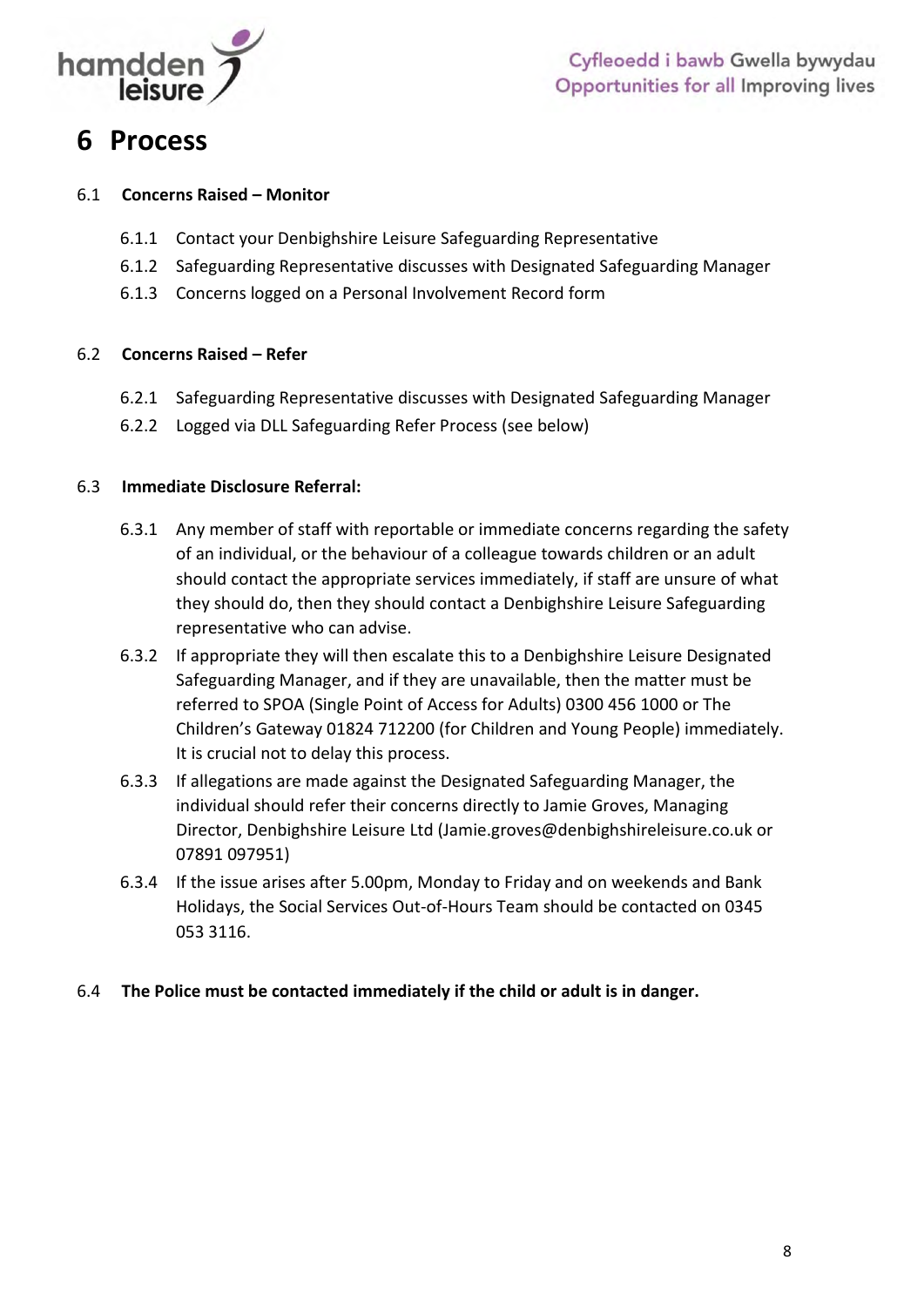

## **7 Responsibility of Managing Director**

- 7.1 The Managing Director must establish arrangements to ensure the company complies with the requirements of this policy and the Company's Safer Recruitment Policy.
- 7.2 The Managing Director must ensure that records are kept of every check that is made by the Disclosure and Barring Service. For Denbighshire Leisure Limited, this will be monitored by our Safeguarding and Volunteering Group, who in turn report to the Executive Team on a monthly basis.

## <span id="page-8-0"></span>**8 Responsibility of Senior Managers**

- 8.1 It is the responsibility of all Senior Managers to ensure that;
	- 8.1.1 Staff are appropriately checked through the Disclosure and Barring Service procedures and records are appropriately kept and maintained.
	- 8.1.2 Mandatory Safeguarding awareness training is included in the departmental induction process for all new starters within the service, this needs to be completed prior to attending any additional training.
	- 8.1.3 This guidance should be included within the induction process for staff. Staff must confirm that they have read, understood and conform to this policy document
	- 8.1.4 Ensure that Safeguarding is a standing agenda item on team meetings

## <span id="page-8-1"></span>**9 Responsibility of staff**

- 9.1 Every member of staff and all volunteers are responsible for undertaking their duties in a manner which safeguards and promotes the welfare of children and adults.
- 9.2 They must also act in a way which protects them against false allegations of abuse as far as possible and in accordance with this policy.
- 9.3 They must bring issues of concern regarding the safety and welfare of children and adults to the attention of their Line Manager or Safeguarding Representative.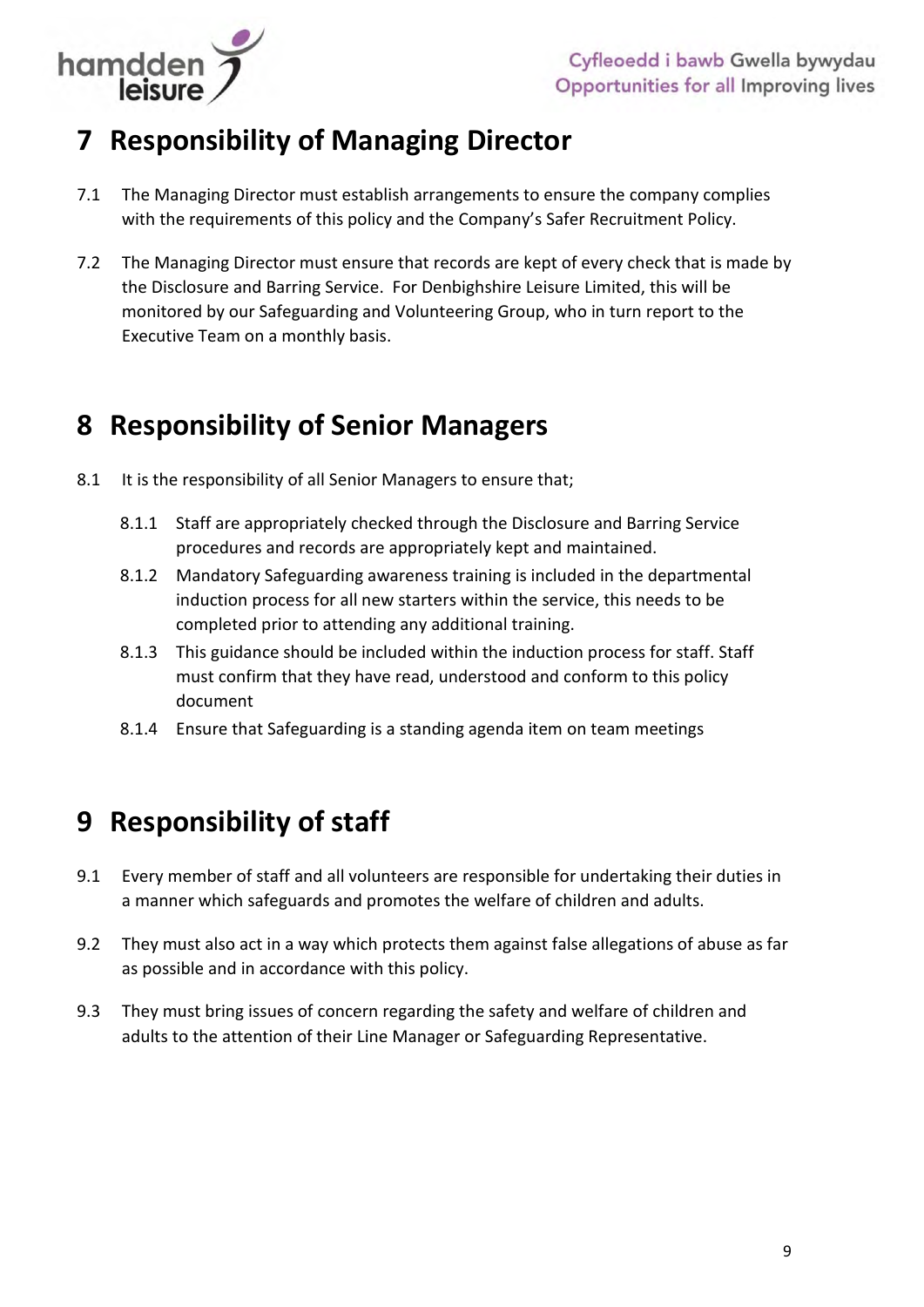

## <span id="page-9-0"></span>**10 Organisations using our facilities**

- 10.1 As part of our responsibilities in relation to Safeguarding, we require all clubs and organisations who hire our facilities, to complete a safeguarding form. The form covers safeguarding requirements and is particularly applicable to those who coach / teach / instruct persons under the age of 18 years.
- 10.2 The following information is required at the time of booking:
	- 10.2.1 Public liability insurance provider and policy number (min £5 million)
	- 10.2.2 Confirmation that a Risk Assessment is in place
	- 10.2.3 Confirmation that an Operating Procedure and Emergency Action Plan is in place
	- 10.2.4 DBS certificate numbers must be provided for all sessions where coaching, teaching or instructing of under 18s takes place
	- 10.2.5 Confirmation that all coaches have the relevant Coaching Qualifications
- 10.3 Bookings are not accepted unless the safeguarding form is returned.

## <span id="page-9-1"></span>**11 Contractors**

- 11.1 Contractors, sub-contractors or other organisations funded by or on behalf of Denbighshire Leisure and/or Denbighshire County Council are responsible for arranging checks (where appropriate) through the Disclosure and Barring Service and the Independent Safeguarding Authority and for ensuring that their staff comply with regulatory and contractual arrangements relating to safeguarding children and adults. A section on Safeguarding must be included in all external contracts.
- 11.2 This should highlight the requirements of Denbighshire Leisure's Safeguarding Policy and Guidelines, and any monitoring of safeguarding arrangements and reporting outcomes, as part of contract monitoring arrangements. Contractors are also responsible for informing relevant managers within the Company about any concerns they may have and to refer concerns.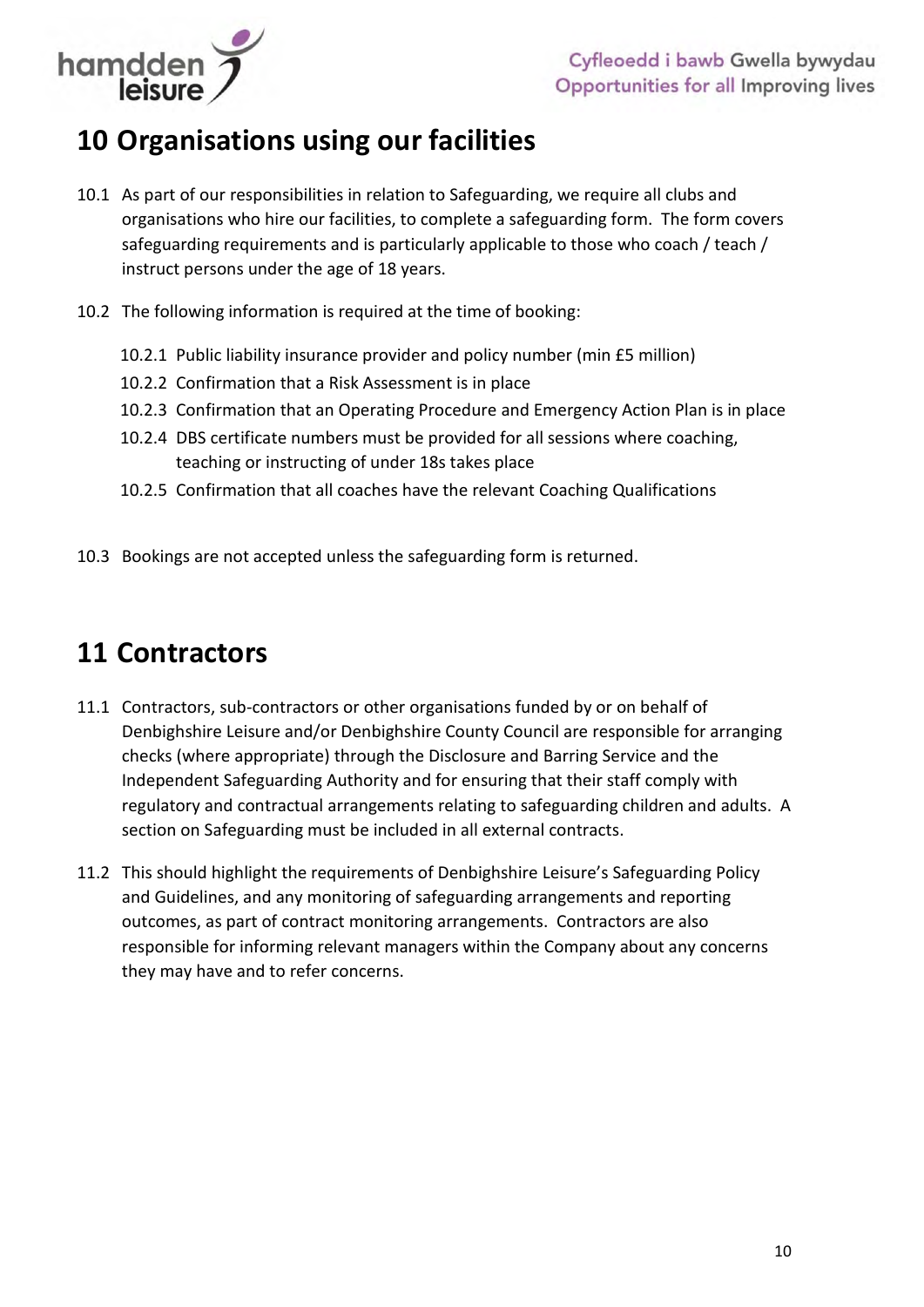

## <span id="page-10-0"></span>**12 Safeguarding Training**

- 12.1 All Denbighshire Leisure Staff will be required to complete the mandatory online safeguarding awareness training as part of their induction process. It is the manager's responsibility to ensure this is completed.
- 12.2 Further Level 2 Safeguarding training is also provided in house by the Denbighshire Leisure Training Officer. Relevant staff must complete this training every 2 years.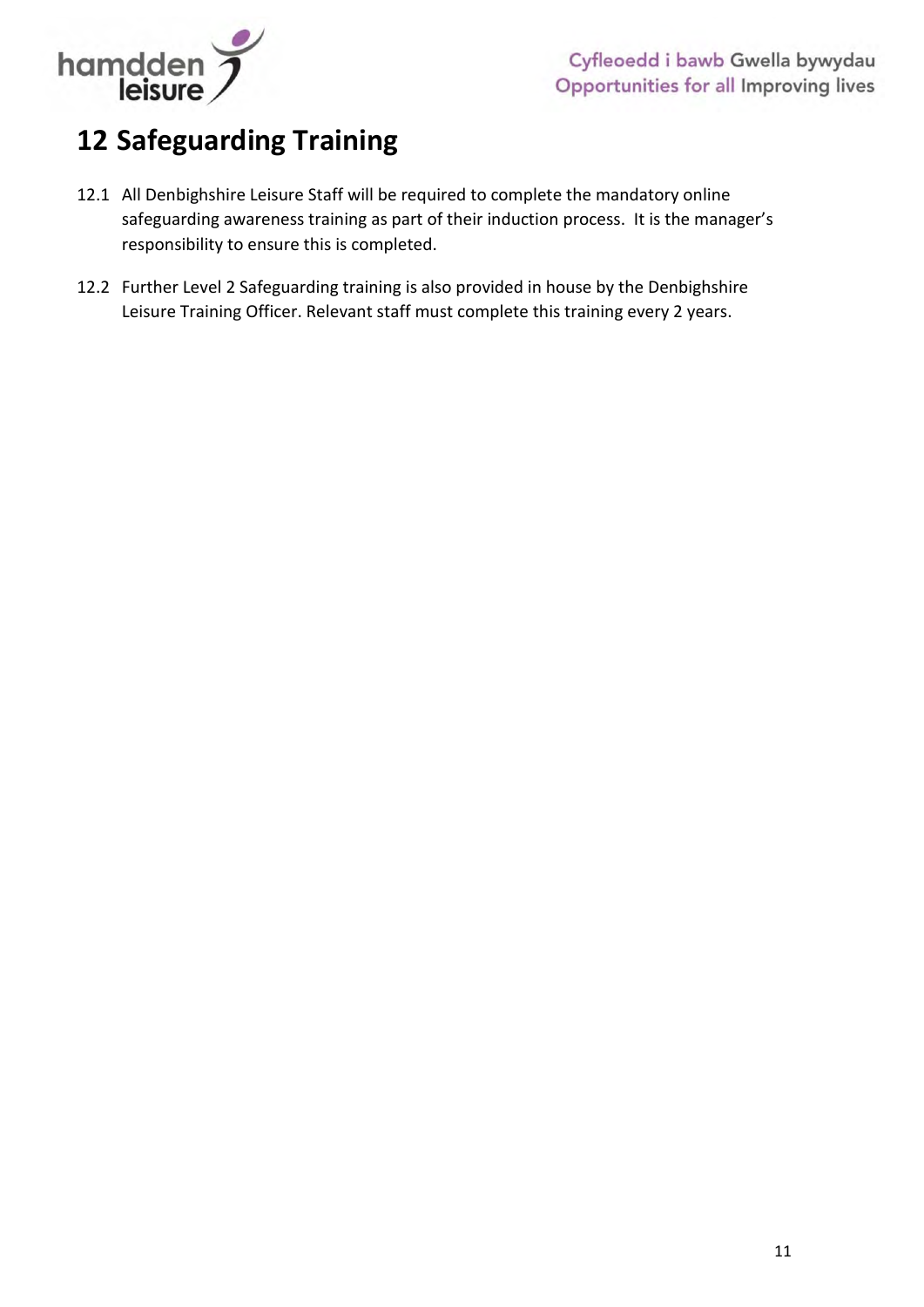

## <span id="page-11-0"></span>**13 Safer Recruitment**

- 13.1 All new employees will need to complete a DBS check, if relevant to the post, and produce satisfactory references. The number of references required for a new employee will depend on the job role, with some requiring just 1 (typically roles where a DBS is not required, or a Standard DBS is required) instead of the standard 2 to cover 3 years of employment.
- 13.2 Job roles that only require 1 reference:
	- Group Exercise Instructor
	- Leisure Attendants / Fitness Instructors / Holiday Activity Instructors / Play Host / TAG Host
	- Assistant Swimming Instructor
	- Administration / Gallery Sales
	- Food & Beverage (F&B) / Catering & FOH / Waiting On Assistants / Bar Staff
	- Kitchen staff Kitchen Porters, Assistant Chefs, Sous Chefs, Head Chefs
	- Cleaners
	- Community Sport Activators
	- Events Assistant
	- Head Fly Person
	- Electricians
	- Technical Assistant / Officer
	- Theatre Assistant / Usher
- 13.3 All documents related to the Right to work in the UK, will also be requested. All this information is required to show that the member of staff meets all the safer recruitment checks, and is required, prior to the person starting work.
- 13.4 If for business continuity reasons, someone is required to start work prior to their reference/s or DBS checks being returned then a Pre-Employment Risk Assessment form must be completed by the manager and signed by the employee. This must then be signed by the relevant Executive Team Manager and the Managing Director, before the person starts work.
- 13.5 If a member of staff has a satisfactory DBS check, a signed Pre-Employment Risk Assessment form and has completed their 6-month probation period satisfactorily, they will be marked as compliant for the purpose of our reporting.
- 13.6 The following F&B appointments require the option for prospective staff to complete a trial shift:
	- Head Chef
	- Sous Chef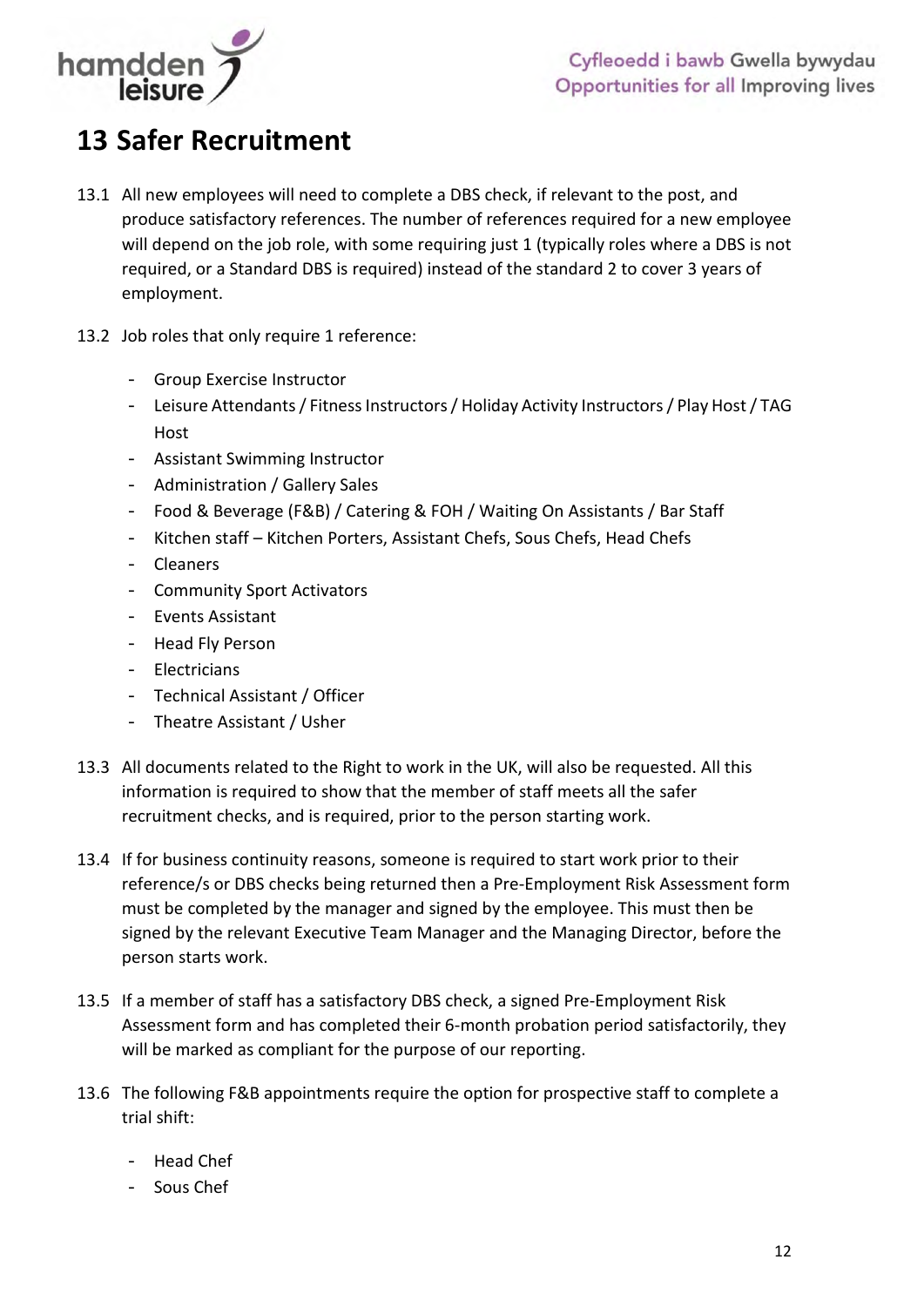

- Assistant Chef
- Kitchen Porter
- Front of house roles including F&B Assistant, Catering and Front of House Assistant
- 13.7 In these cases, a Risk Assessment will be completed by the Manager, with the prospective staff member being fully supervised at all times.

## <span id="page-12-0"></span>**14 Compliance of staff**

- 14.1 As highlighted all staff have a role in relation to Safeguarding. Incidents of noncompliance identified should be raise with the Designated Safeguarding Manager in the first instance.
- 14.2 These incidents will then be formally raised by the Designated Safeguarding Manager with the Company Secretary and the relevant Executive Team Manager, and Managing Director if appropriate.
- 14.3 Failure to adhere to this policy could lead to disciplinary action.

## <span id="page-12-1"></span>**15 Reporting, Monitoring and Reviewing**

- 15.1 The Denbighshire Leisure Safeguarding and Volunteering Group will be responsible for collating the Company data and reporting in accordance with the Company's Safeguarding Policy and Guidelines.
- 15.2 The indicators that will be reported are;
	- % of staff commencing in post with reference/s and a DBS check
	- % of staff who have completed mandatory corporate safeguarding training
- 15.3 Further measures for good safeguarding practise will be developed.
- 15.4 The Denbighshire Leisure Safeguarding Policy will be reviewed annually by the Safeguarding and Volunteering Group.
- 15.5 Spot Checks on the information supplied are undertaken by the Safeguarding and Volunteering Group on a bi-monthly basis and reported back for compliance.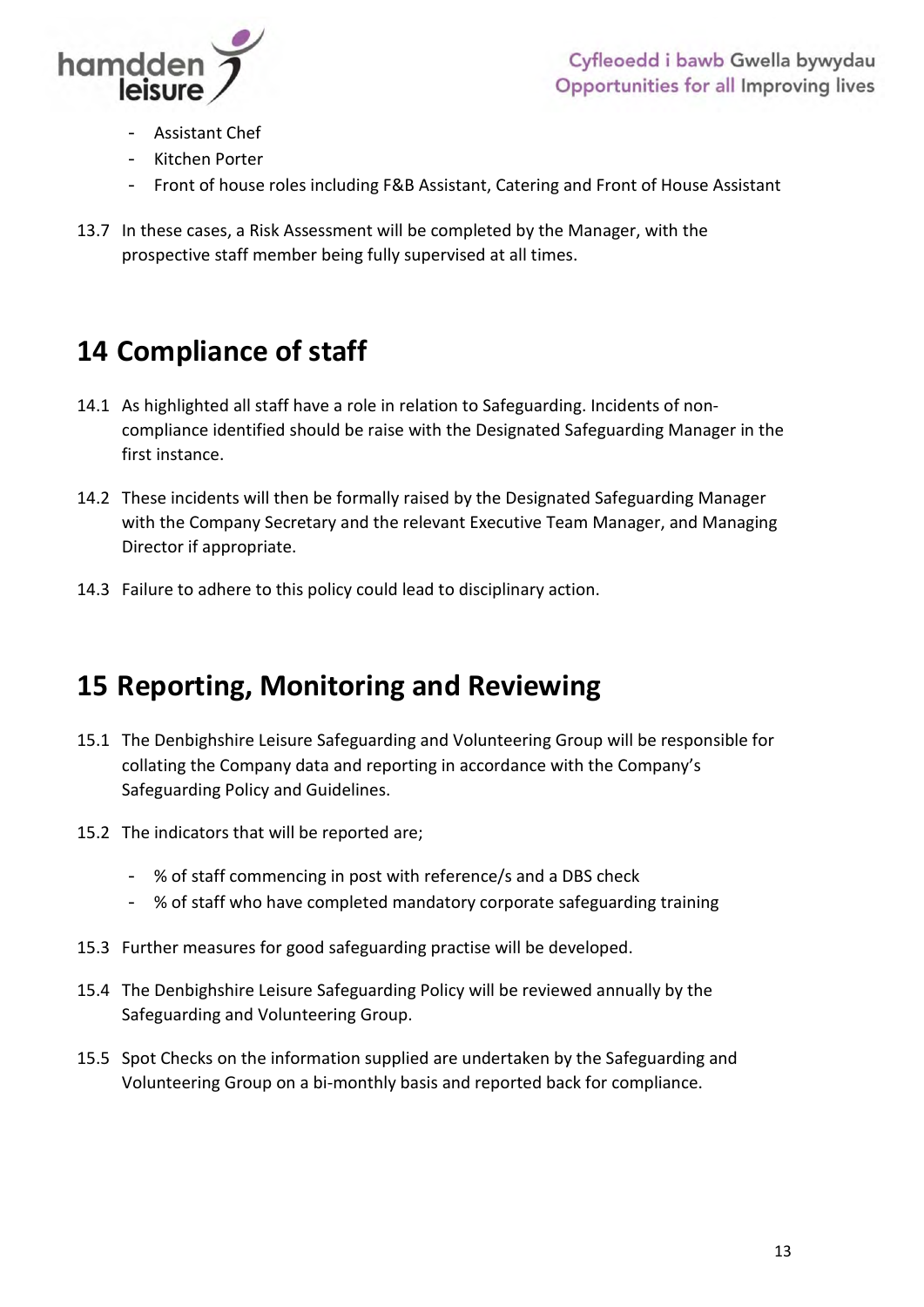

## <span id="page-13-0"></span>**16 Further Detailed Guidance**

<span id="page-13-1"></span>16.1 Further information on the Wales Safeguarding Procedures can be found on the following website<https://www.safeguarding.wales/>